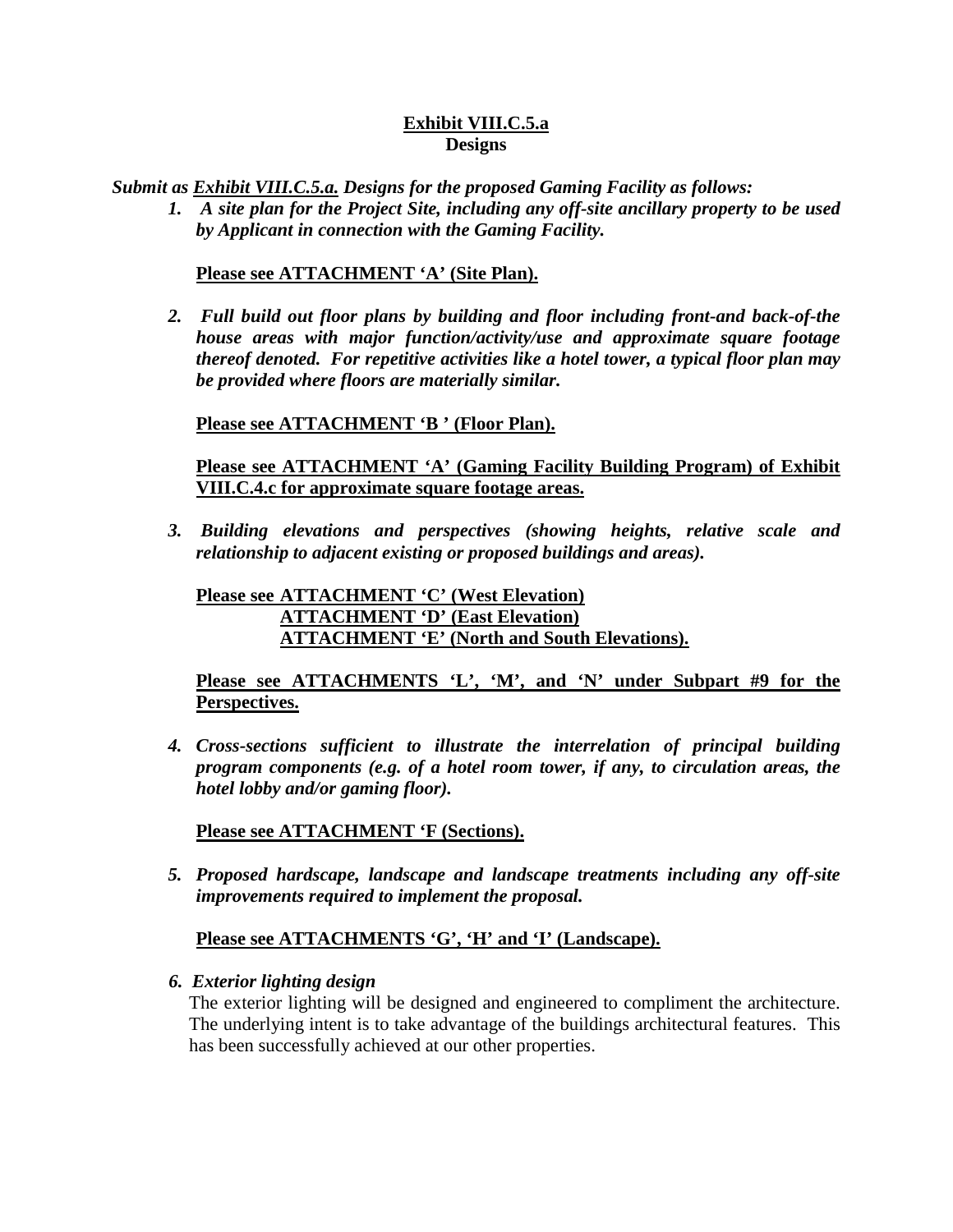The following are some potential ways we would contemplate achieving this:

- Cove lighting to create an elegant glow.
- In-grade up-lighting to highlight special architectural features of the building or which also can graze a wall to embellish a special finish or texture.
- Strategically placed sconces and chandeliers to bring the scale of the building to the human level and make the gaming establishment and hotel very approachable.

The site lighting also is important in many aspects. A priority is for all the patrons to feel safe with appropriate lighting on the property. We also would accentuate sidewalks by introducing lighted bollards to help define paths, offer a sense of direction and guide the patrons throughout the site. Landscape lighting also is provided to add finishing touches to gardens, shrubs and trees throughout the property. Roadway lighting will be modulated to provide brighter areas at intersections and at pedestrian and vehicular crossings.

# **Please see ATTACHMENT 'O' under Subpart #10 for a Night Perspective.**

*7. Plans for parking structures, if any. For parking structure floors, a typical floor plan may be provided where floors are materially similar.*

# **Please see ATTACHMENT 'J' (Garage).**

*8. Surface parking and Project Site traffic circulation plan, including denotation of pick-up/drop-off areas for hotel and casino patrons, buses and valet parking and of parking areas for employees, patrons, valet-parked vehicles and buses if separate parking areas are to be provided.*

The property will be served by separate vehicular entries for surface parking, bus arrival, valet parking and a self-parking garage, all with separate entry and exit points from Front Street which has two points of access from Erie Boulevard, with the primary entry incorporating a new roundabout.

The south surface parking lot is conveniently placed nearest the main access road, which is oftentimes the preferred parking option for many loyal guests. The main porte cochere will have lanes dedicated for hotel and casino drop-off and pick-up, valet parking and taxi pick-up. The parking structure will provide segregated parking for valet attendants, self-parking patrons, shared commercial/retail/residential and employee parking.

The surface parking and structured parking are placed on opposing corners of the casino floor to provide convenient patron access and also distributes guests throughout the property.

There is a dedicated bus drop-off area served by a convenient slip lane for easy ingress and egress.